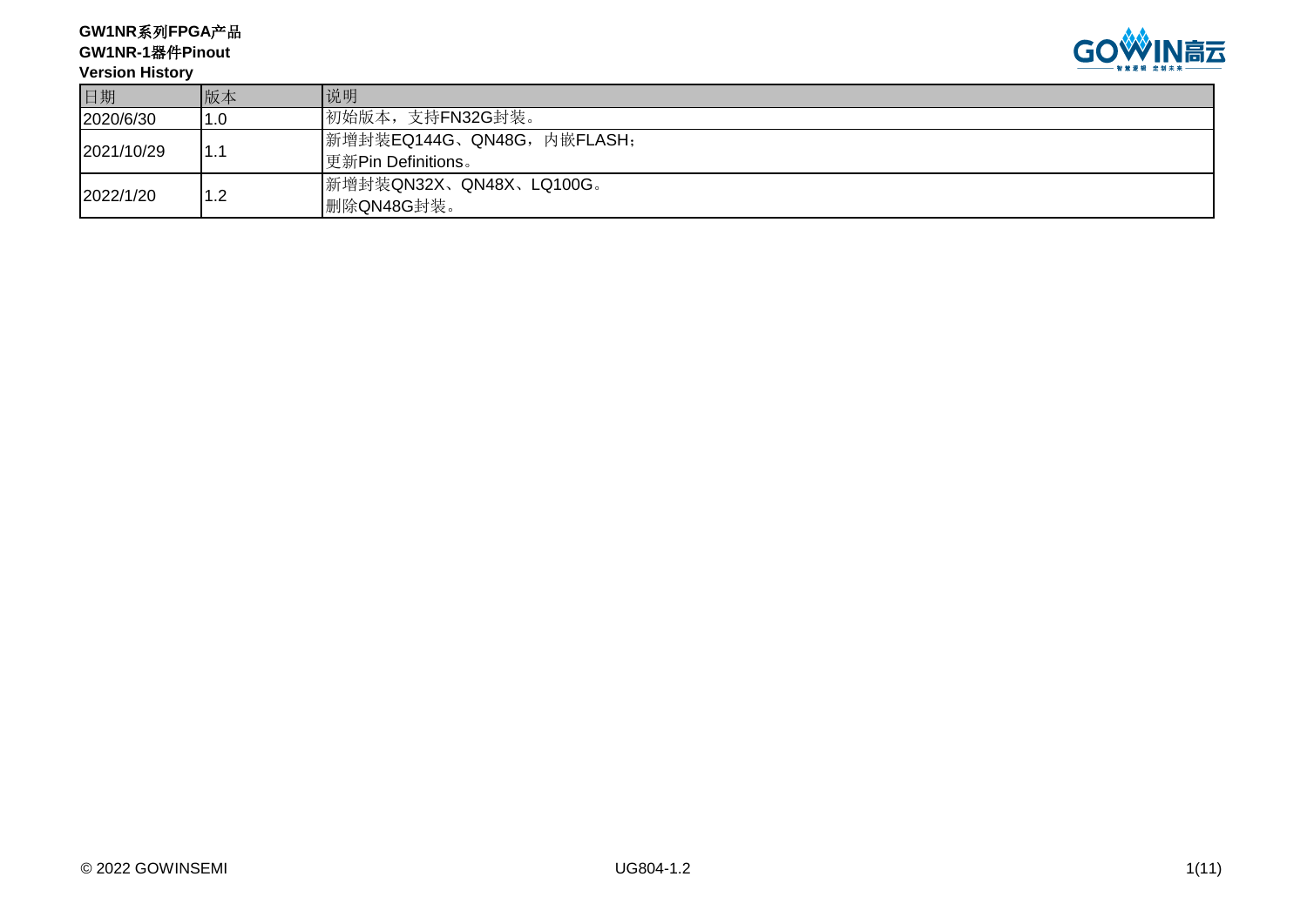**GW1NR-1**器件**Pinout**

#### **Pin Definitions**



| 管脚名称                                 | 方向                          | 说明                                                                 |
|--------------------------------------|-----------------------------|--------------------------------------------------------------------|
| 用户I/O管脚                              |                             |                                                                    |
|                                      |                             | [End]提供管脚在器件中的位置信息, 包括L(left) R(right) B(bottom) T(top)            |
| IO [End][Row/Column                  | $\overline{1/O}$            | [Row/Column Number]提供管脚在器件中的具体行列位置信息, 若[End]为T(top)或B(bottom), 则提供 |
| Number][A/B]                         |                             | 列信息, 即管脚对应的CFU列数。若[End]为L(left)或R(right), 则提供行信息, 即管脚对应的CFU行数      |
|                                      |                             | [A/B]提供差分信号对信息                                                     |
| 多功能管脚                                |                             |                                                                    |
| IO [End][Row/Column Number][A/B]/MMM |                             | 多功能管脚定义, /MMM表示在用户I/O功能的基础上有另外的一种或多种功能。当这些功能不使用的时                  |
|                                      |                             | 候, 这些管脚可以用作用户I/O                                                   |
| D <sub>0</sub>                       | I/O                         | CPU模式下的数据端口D0                                                      |
| D <sub>1</sub>                       | I/O                         | CPU模式下的数据端口D1                                                      |
| D <sub>2</sub>                       | $\overline{1}/\overline{O}$ | CPU模式下的数据端口D2                                                      |
| D <sub>3</sub>                       | I/O                         | CPU模式下的数据端口D3                                                      |
| D4                                   | I/O                         | CPU模式下的数据端口D4                                                      |
| D <sub>5</sub>                       | I/O                         | CPU模式下的数据端口D5                                                      |
| D <sub>6</sub>                       | I/O                         | CPU模式下的数据端口D6                                                      |
| D <sub>7</sub>                       | $\overline{1/O}$            | CPU模式下的数据端口D7                                                      |
| $WE_N$                               |                             | CPU模式下选择D[7: 0]的数据输入输出方向, "0"选择写入, "1"选择读出                         |
| <b>DOUT</b>                          | $\circ$                     | SERIAL模式下的数据输出                                                     |
| <b>DIN</b>                           | 内部弱上拉<br>Ι,                 | SERIAL模式下的数据输入                                                     |
| <b>TMS</b>                           | 内部弱上拉                       | JTAG模式串行模式输入                                                       |
| <b>TCK</b>                           |                             | JTAG模式串行时钟输入                                                       |
| <b>TDO</b>                           | O                           | JTAG模式串行数据输出                                                       |
| <b>TDI</b>                           | 内部弱上拉                       | JTAG模式串行数据输入                                                       |
| JTAGSEL_N                            | 内部弱上拉                       | 恢复JTAG下载功能信号                                                       |
| RECONFIG_N                           |                             | 全局复位GowinCONFIG逻辑信号, 低电平有效                                         |
| <b>FASTRD_N</b>                      |                             | 访问SPI FLASH方式选择信号, 低电平表示Fast Read模式; 高电平表示Read模式                   |
|                                      | O                           | 高电平表示成功完成编程配置                                                      |
| DONE <sup>[1]</sup>                  |                             | 低电平表示未完成编程配置或编程配置失败                                                |
|                                      |                             | DONE信号为低电平时, 延迟芯片启动, 直到DONE信号为高电平                                  |
| READY <sup>[1]</sup>                 | I/O                         | 高电平表示当前可以对器件进行编程配置                                                 |
|                                      |                             | 低电平表示无法对器件进行编程配置                                                   |
| MI                                   | $\circ$                     | MSPI模式下MI                                                          |
| <b>MO</b>                            |                             | MSPI模式下MO                                                          |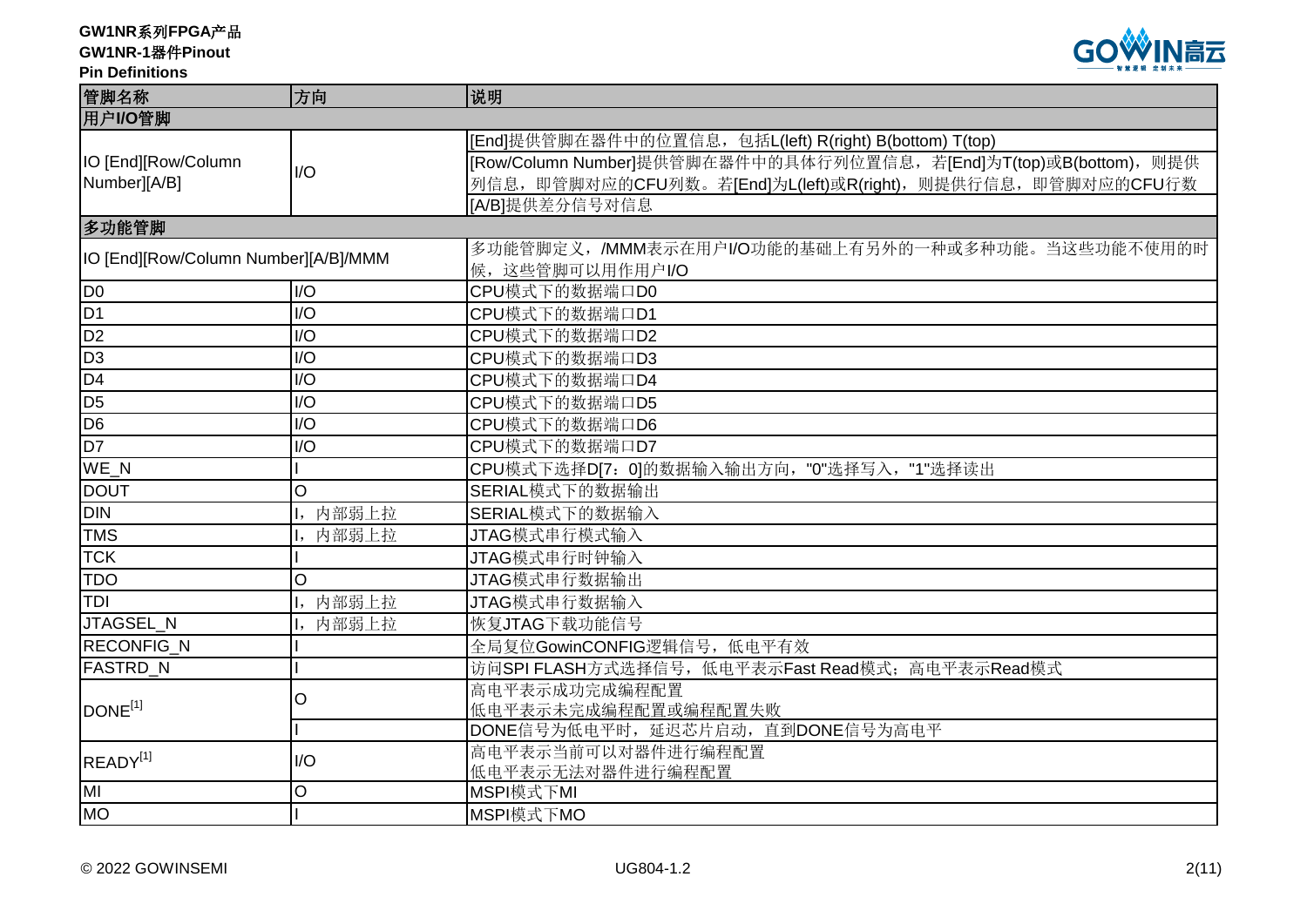# **GW1NR-1**器件**Pinout**

#### **Pin Definitions**



| 管脚名称                                 | 方向        | 说明                                                     |
|--------------------------------------|-----------|--------------------------------------------------------|
| MCS_N                                | O         | MSPI模式下的使能信号MCS_N, 低电平有效                               |
| <b>MCLK</b>                          | O         | MSPI模式下时钟输出MCLK, 默认频率为 2.5Mhz                          |
| <b>SCLK</b>                          |           | SSPI, SERIAL, CPU模式下的时钟输入                              |
| <b>SO</b>                            | O         | SSPI模式下SO                                              |
| $\overline{\mathsf{s}}$              | I/O       | SSPI模式下SI                                              |
| SSPI_CS_N                            | I/O       | SSPI模式下的使能信号SSPI_CS_N, 低电平有效, 内部弱上拉                    |
| <b>CLKHOLD N</b>                     | I, 内部弱上拉  | 高电平表示SSPI模式和CPU模式操作有效<br>低电平表示SSPI模式和CPU模式操作无效         |
| GCLKC_[x]                            |           | GCLKT_[x]的差分对比输入管脚, C(Comp), [x]是全局时钟序号 <sup>[2]</sup> |
| GCLKT_[x]                            |           | 全局时钟输入管脚, T(True), [x]: 全局时钟序号                         |
| LPLL_C_fb/RPLL_C_fb                  |           | 左边/右边PLL反馈输入管脚, C(Comp)                                |
| LPLL_T_fb/RPLL_T_fb                  |           | 左边/右边PLL反馈输入管脚, T(True)                                |
| LPLL_C_in/RPLL_C_in                  |           | 左边/右边PLL时钟输入管脚, C(Comp)                                |
| LPLL_T_in/RPLL_T_in                  |           | 左边/右边PLL时钟输入管脚, T(True)                                |
| MODE <sub>2</sub>                    | 内部弱上拉     | GowinCONFIG配置模式选择信号端口; 若该管脚未被封装出来,<br>内部接地             |
| MODE1                                | I, 内部弱上拉  | GowinCONFIG配置模式选择信号端口; 若该管脚未被封装出来, 内部接地                |
| MODE <sub>0</sub>                    | I, 内部弱上拉  | GowinCONFIG配置模式选择信号端口; 若该管脚未被封装出来,<br>内部接地             |
| 其他管脚                                 |           |                                                        |
| NC                                   | <b>NA</b> | 预留未使用                                                  |
| <b>VSS</b>                           | <b>NA</b> | Ground管脚                                               |
| <b>VCC</b>                           | <b>NA</b> | 核电压供电管脚                                                |
| VCCO#                                | <b>NA</b> | I/O BANK#的I/O电压供电管脚                                    |
| <b>VCCX</b>                          | <b>NA</b> | 辅助电压供电管脚                                               |
| 注!                                   |           |                                                        |
| [1]在芯片配置前及配置期间, 需保持默认弱上拉, 不可强驱动为"0"。 |           |                                                        |

[2]当输入是单端时,GCLKC\_[x]所在管脚不是全局时钟管脚。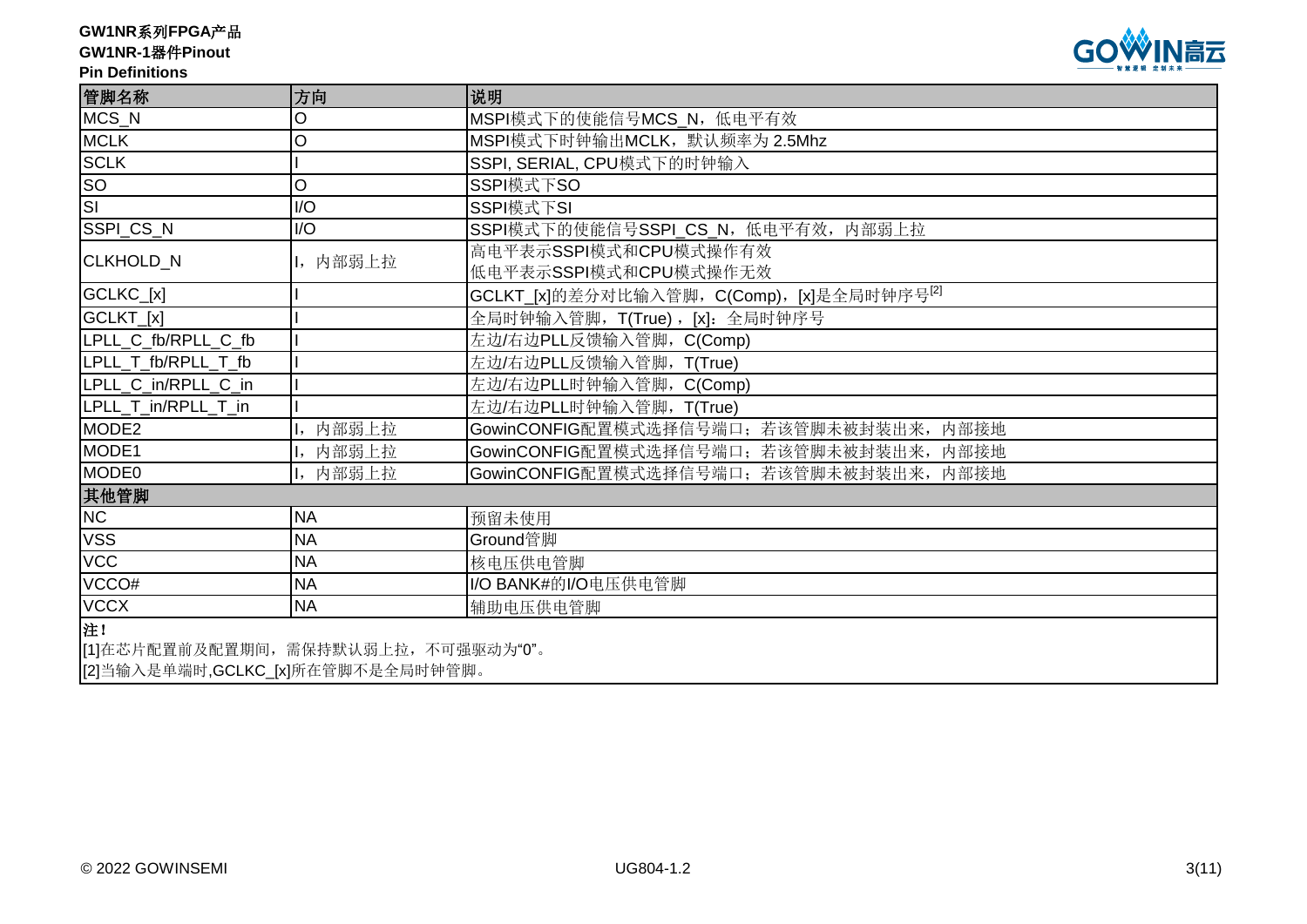**GW1NR**系列**FPGA**产品 **GW1NR-1**器件**Pinout Bank**



|          | IO Bank0 |          |
|----------|----------|----------|
| IO Bank3 | GW1NR    | IO Bank1 |
|          | IO Bank2 |          |

#### 注!

[1]每个Bank还提供一个独立的参考电压(VREF); [2]用户可以选择使用IOB内置的VREF源(等于0.5\*VCCO); [3]用户也可选择外部的VREF输入(使用Bank中任意一个IO管脚作为外部VREF输入)。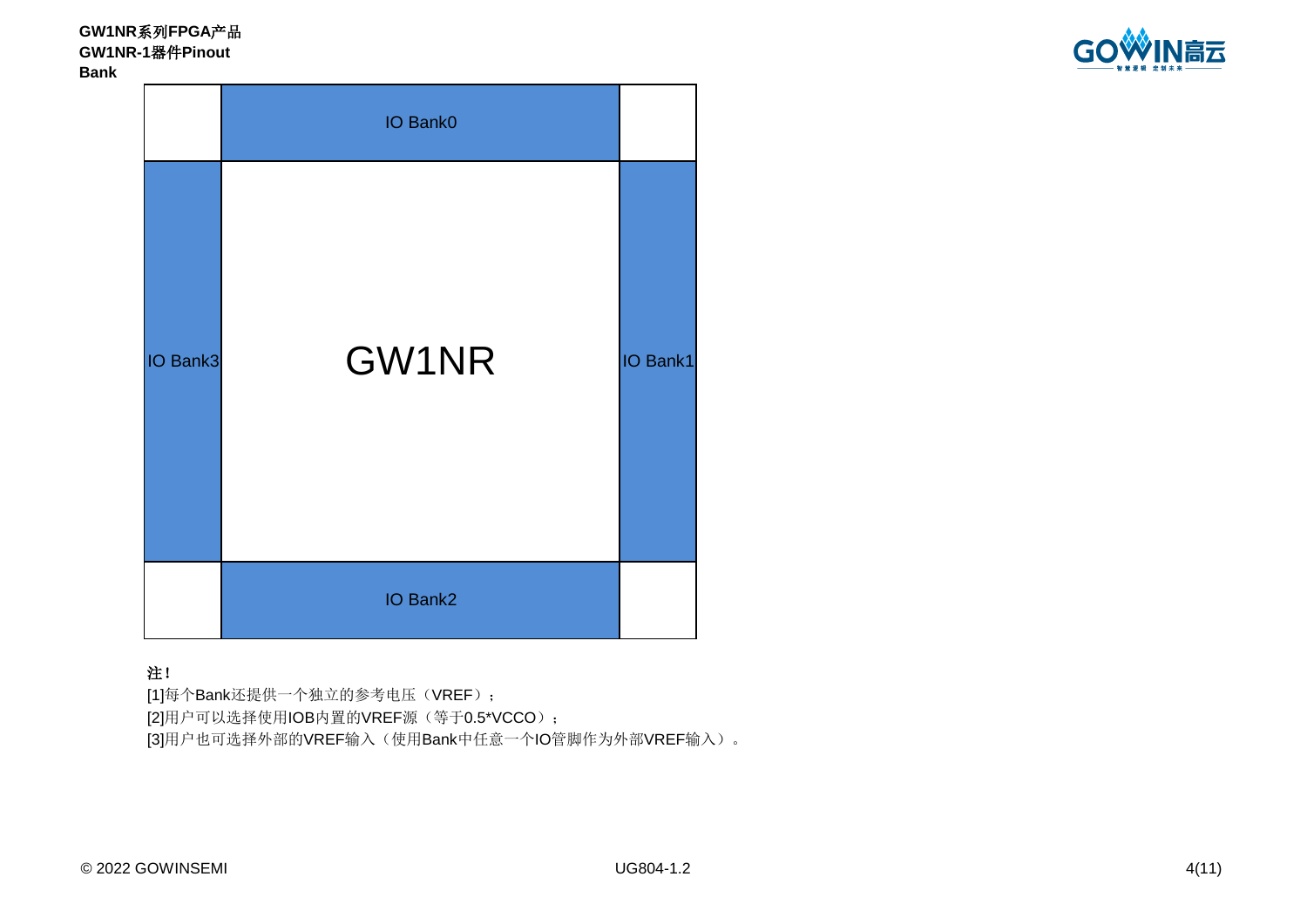



| 管脚名                | 功能  | <b>BANK</b>    | 配置功能    | 差分Pair         | <b>FN32G</b>   | <b>EQ144G</b> | <b>LQ100G</b> | <b>QN32X</b>   | QN48X          |
|--------------------|-----|----------------|---------|----------------|----------------|---------------|---------------|----------------|----------------|
| IOB10A             | I/O | $\overline{2}$ | GCLKT_5 | True_of_IOB10B |                | 56            | 39            |                | 4              |
| IOB10B             | I/O | $\overline{2}$ | GCLKC_5 | Comp_of_IOB10A |                | 57            | 40            |                | 5              |
| IOB11A             | I/O | $\overline{2}$ | GCLKT_4 | True_of_IOB11B | $\overline{7}$ | 58            | 41            | $\overline{4}$ | $\overline{9}$ |
| IOB11B             | I/O | $\overline{2}$ | GCLKC_4 | Comp_of_IOB11A | l8             | 59            | 42            | 5              | 10             |
| IOB12A             | I/O | $\overline{2}$ |         | True_of_IOB12B |                | 60            |               |                | $\overline{7}$ |
| IOB12B             | I/O | $\overline{2}$ |         | Comp_of_IOB12A |                | 61            | 43            |                | 8              |
| IOB13A             | I/O | $\overline{2}$ |         | True_of_IOB13B |                | 62            |               |                |                |
| IOB13B             | I/O | $\overline{2}$ |         | Comp_of_IOB13A |                | 63            |               |                |                |
| IOB14A             | I/O | $\overline{2}$ |         | True_of_IOB14B |                | 64            | 44            |                |                |
| IOB14B             | I/O | $\overline{2}$ |         | Comp_of_IOB14A |                | 65            | 45            |                |                |
| IOB15A             | I/O | $\overline{2}$ |         | True_of_IOB15B |                | 66            |               |                |                |
| IOB15B             | I/O | $\overline{2}$ |         | Comp_of_IOB15A |                | 67            |               |                |                |
| IOB16A             | I/O | $\overline{2}$ |         | True_of_IOB16B |                | 68            | 46            |                |                |
| IOB16B             | I/O | $\overline{2}$ |         | Comp_of_IOB16A |                | 69            | 47            |                |                |
| IOB17A             | I/O | $\overline{2}$ |         | True_of_IOB17B |                | 70            | 48            |                |                |
| IOB17B             | I/O | $\overline{2}$ |         | Comp_of_IOB17A |                | 71            | 49            |                |                |
| IOB18A             | I/O | 2              |         | True_of_IOB18B |                |               |               |                | 11             |
| IOB18B             | I/O | $\overline{2}$ |         | Comp_of_IOB18A |                |               |               |                | 12             |
| IOB19A             | I/O | $\overline{2}$ |         | True_of_IOB19B |                | 72            | 50            |                |                |
| IOB19B             | I/O | $\overline{2}$ |         | Comp_of_IOB19A |                | 75            |               |                |                |
| IOB <sub>2</sub> A | I/O | $\overline{2}$ |         | True_of_IOB2B  |                | 38            | 27            |                |                |
| IOB2B              | I/O | $\overline{2}$ |         | Comp_of_IOB2A  | $\overline{2}$ | 39            | 28            |                |                |
| IOB3A              | I/O | $\overline{2}$ |         | True_of_IOB3B  | 3              | 40            | 29            |                | $\overline{c}$ |
| IOB3B              | I/O | $\overline{2}$ |         | Comp_of_IOB3A  |                | 41            | 30            |                | 3              |
| IOB4A              | I/O | $\overline{2}$ |         | True_of_IOB4B  |                | 42            |               |                |                |
| IOB4B              | I/O | $\overline{2}$ |         | Comp_of_IOB4A  |                | 43            |               |                |                |
| IOB5A              | I/O | $\overline{2}$ |         | True_of_IOB5B  |                | 44            | 31            |                |                |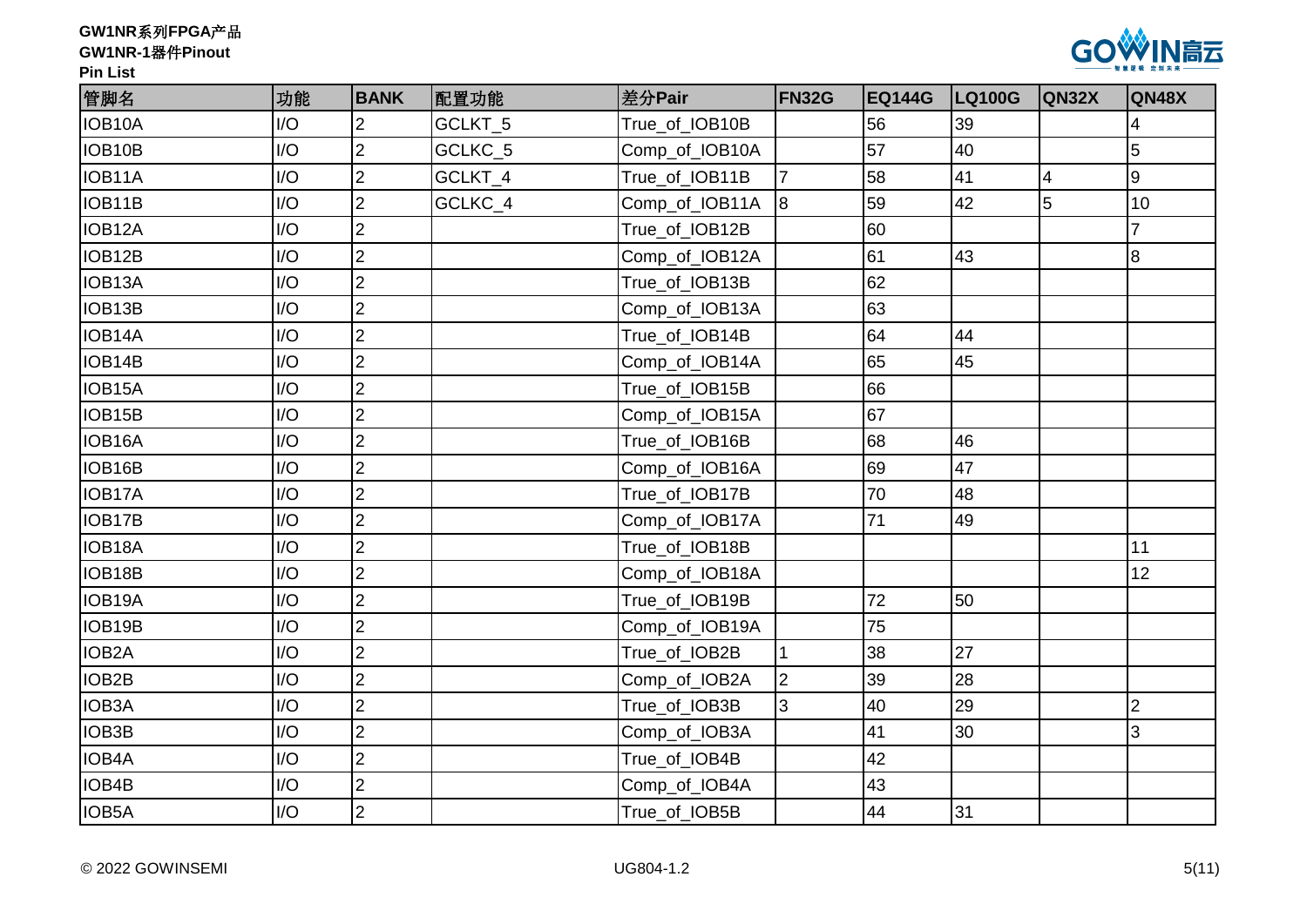



| 管脚名          | 功能  | <b>BANK</b>    | 配置功能         | 差分Pair         | <b>FN32G</b> | <b>EQ144G</b>   | <b>LQ100G</b>   | <b>QN32X</b> | QN48X |
|--------------|-----|----------------|--------------|----------------|--------------|-----------------|-----------------|--------------|-------|
| IOB5B        | I/O | $\overline{2}$ |              | Comp_of_IOB5A  |              | 45              | 32              |              |       |
| <b>IOB6A</b> | I/O | $\overline{2}$ |              | True_of_IOB6B  |              | 46              |                 |              |       |
| IOB6B        | I/O | $\overline{2}$ |              | Comp_of_IOB6A  |              | 47              | 33              |              |       |
| <b>IOB7A</b> | I/O | $\overline{2}$ |              | True_of_IOB7B  |              | 48              | 34              |              |       |
| <b>IOB7B</b> | I/O | $\overline{2}$ |              | Comp_of_IOB7A  |              | 49              |                 |              |       |
| IOB8A        | I/O | $\overline{2}$ |              | True_of_IOB8B  |              | 50              | 35              |              |       |
| IOB8B        | I/O | $\overline{2}$ |              | Comp_of_IOB8A  | 6            | 51              | 36              |              |       |
| <b>IOB9A</b> | I/O | $\overline{2}$ |              | True_of_IOB9B  |              | 52              |                 |              |       |
| IOB9B        | I/O | $\overline{2}$ |              | Comp_of_IOB9A  |              | 54              |                 |              |       |
| IOL10A       | I/O | 3              |              | True_of_IOL10B |              | 32              | 22              |              |       |
| IOL10B       | I/O | 3              |              | Comp_of_IOL10A |              | 34              | 23              |              |       |
| IOL2A        | I/O | $\overline{3}$ | JTAGSEL_N    | True_of_IOL2B  |              | 4               | $\mathbf{3}$    | 26           | 38    |
| IOL2B        | I/O | 3              |              | Comp_of_IOL2A  |              | $6\overline{6}$ | 5               | 25           | 37    |
| <b>IOL3A</b> | I/O | 3              |              | True_of_IOL3B  |              |                 |                 |              | 41    |
| IOL3B        | I/O | $\overline{3}$ |              | Comp_of_IOL3A  |              | $\overline{8}$  |                 | 23           | 40    |
| <b>IOL4A</b> | I/O | 3              |              | True_of_IOL4B  |              | 9               |                 |              |       |
| IOL4B        | I/O | 3              |              | Comp_of_IOL4A  |              | 10              |                 |              |       |
| IOL5A        | I/O | 3              | GCLKT_7      | True_of_IOL5B  | 26           | 11              | $6\phantom{1}6$ | 28           | 43    |
| IOL5B        | I/O | 3              | GCLKC_7      | Comp_of_IOL5A  | 25           | 12              | 7               | 27           | 42    |
| <b>IOL6A</b> | I/O | 3              | <b>TMS</b>   | True_of_IOL6B  | 27           | 13              | 8               | 29           | 44    |
| <b>IOL6B</b> | I/O | 3              | <b>TCK</b>   | Comp_of_IOL6A  | 28           | 14              | 9               | 30           | 45    |
| <b>IOL6C</b> | I/O | 3              | <b>SCLK</b>  | True_of_IOL6D  |              | 15              | 10              |              |       |
| IOL6D        | I/O | 3              | TDI          | Comp_of_IOL6C  | 29           | 16              | 11              | 32           | 47    |
| IOL6E        | I/O | 3              | <b>TDO</b>   | True_of_IOL6F  | 30           | 18              | 12              | 1            | 48    |
| <b>IOL6F</b> | I/O | $\overline{3}$ | RECONFIG_N   | Comp_of_IOL6E  |              | 20              | 14              |              |       |
| IOL6G        | I/O | $\overline{3}$ | <b>DONE</b>  | True_of_IOL6H  |              | 21              | 15              |              |       |
| <b>IOL6H</b> | I/O | 3              | <b>READY</b> | Comp_of_IOL6G  |              | 22              | 16              |              |       |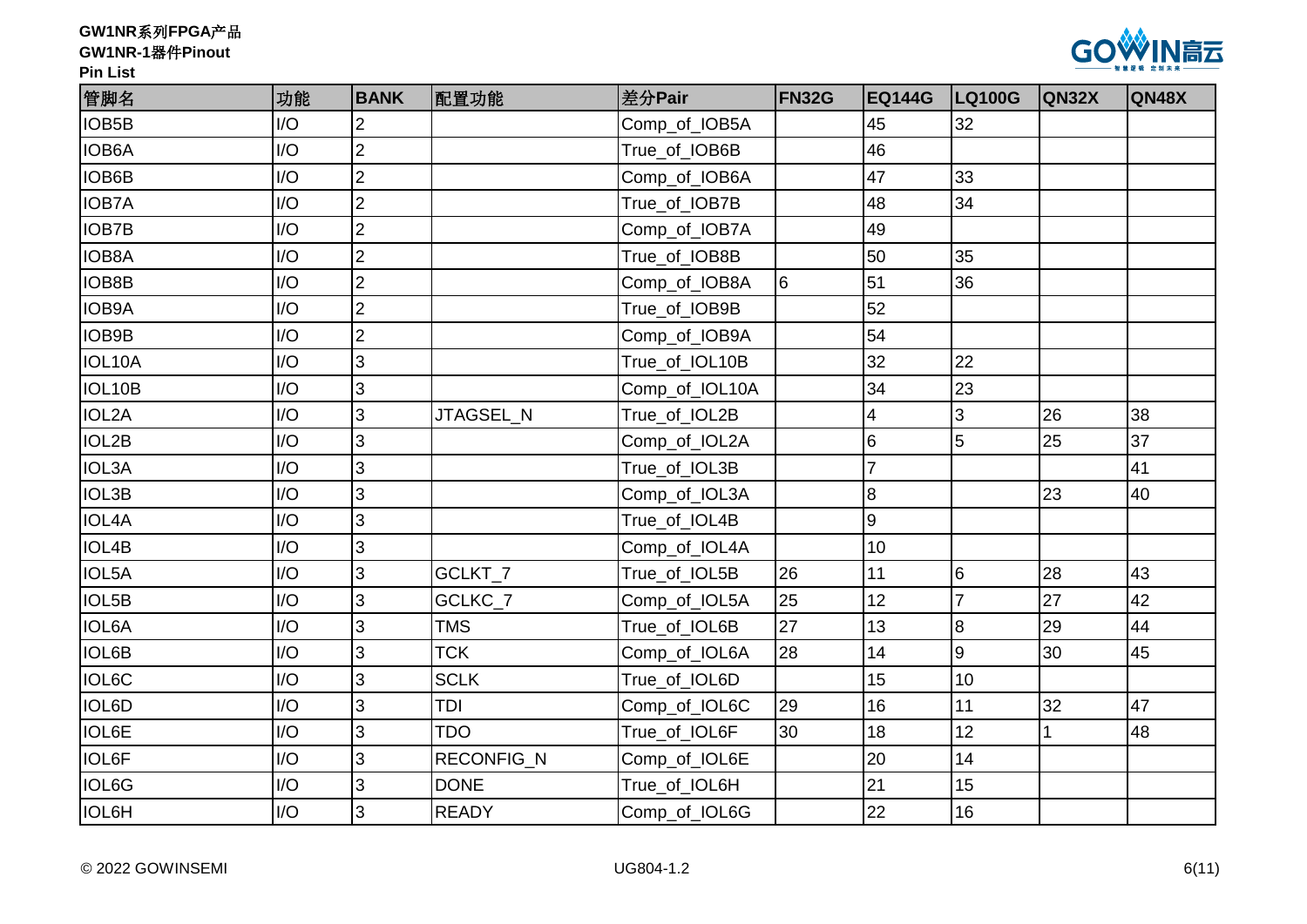



| 管脚名                | 功能  | <b>BANK</b> | 配置功能                 | 差分Pair         | <b>FN32G</b> | <b>EQ144G</b> | <b>LQ100G</b> | <b>QN32X</b> | QN48X |
|--------------------|-----|-------------|----------------------|----------------|--------------|---------------|---------------|--------------|-------|
| IOL6I              | I/O | 3           |                      | True_of_IOL6J  |              | 23            |               |              |       |
| <b>IOL6J</b>       | I/O | 3           |                      | Comp_of_IOL6I  |              | 24            |               |              |       |
| <b>IOL7A</b>       | I/O | 3           | GCLKT_6              | True_of_IOL7B  | 31           | 25            | 17            |              |       |
| <b>IOL7B</b>       | I/O | 3           | GCLKC_6              | Comp_of_IOL7A  | 32           | 26            | 18            |              |       |
| <b>IOL8A</b>       | I/O | 3           |                      | True_of_IOL8B  |              | 27            | 19            |              |       |
| <b>IOL8B</b>       | I/O | 3           |                      | Comp_of_IOL8A  |              | 28            | 20            |              |       |
| IOL9A              | I/O | 3           |                      | True_of_IOL9B  |              | 29            |               |              |       |
| <b>IOL9B</b>       | I/O | 3           |                      | Comp_of_IOL9A  |              | 30            |               |              |       |
| IOR10A             | I/O |             |                      | True_of_IOR10B |              | 78            | 55            | 8            |       |
| IOR10B             | I/O |             |                      | Comp_of_IOR10A |              | 76            | 53            |              |       |
| IOR <sub>2</sub> A | I/O |             |                      | True_of_IOR2B  | 16           | 106           | 73            | 16           | 23    |
| IOR2B              | I/O |             |                      | Comp_of_IOR2A  | 15           | 104           | 72            | 17           | 24    |
| IOR3A              | I/O |             |                      | True_of_IOR3B  | 14           | 102           | 70            |              |       |
| IOR3B              | I/O |             |                      | Comp_of_IOR3A  |              | 101           | 69            |              |       |
| IOR4A              | I/O |             | RPLL_T_fb            | True_of_IOR4B  |              | 100           | 68            |              |       |
| IOR4B              | I/O |             | RPLL_C_fb            | Comp_of_IOR4A  |              | 99            | 67            |              |       |
| IOR5A              | I/O |             | GCLKT_2/RPLL_T_in    | True_of_IOR5B  |              | 98            | 66            | 13           | 20    |
| IOR5B              | I/O |             | GCLKC_2/RPLL_C_in    | Comp_of_IOR5A  |              | 97            | 65            | 14           | 21    |
| <b>IOR6A</b>       | I/O |             | MI/D7                | True_of_IOR6B  |              |               |               |              |       |
| IOR6B              | I/O |             | MO/D6                | Comp_of_IOR6A  |              |               |               |              |       |
| IOR6C              | I/O |             | MCS_N/D5             | True_of_IOR6D  |              |               |               |              |       |
| <b>IOR6D</b>       | I/O |             | MCLK/D4              | Comp_of_IOR6C  |              |               |               |              |       |
| <b>IOR6E</b>       | I/O |             | FASTRD_N/D3          | True_of_IOR6F  |              | 92            | 64            |              |       |
| <b>IOR6F</b>       | I/O |             | SI/D <sub>2</sub>    | Comp_of_IOR6E  |              | 90            | 62            |              |       |
| IOR6G              | I/O |             | SO/D1                | True_of_IOR6H  |              | 88            | 61            |              |       |
| <b>IOR6H</b>       | I/O |             | SSPI_CS_N/D0         | Comp_of_IOR6G  |              | 87            | 60            |              |       |
| IOR6I              | I/O |             | <b>DIN/CLKHOLD N</b> | True of IOR6J  |              | 86            | 59            |              |       |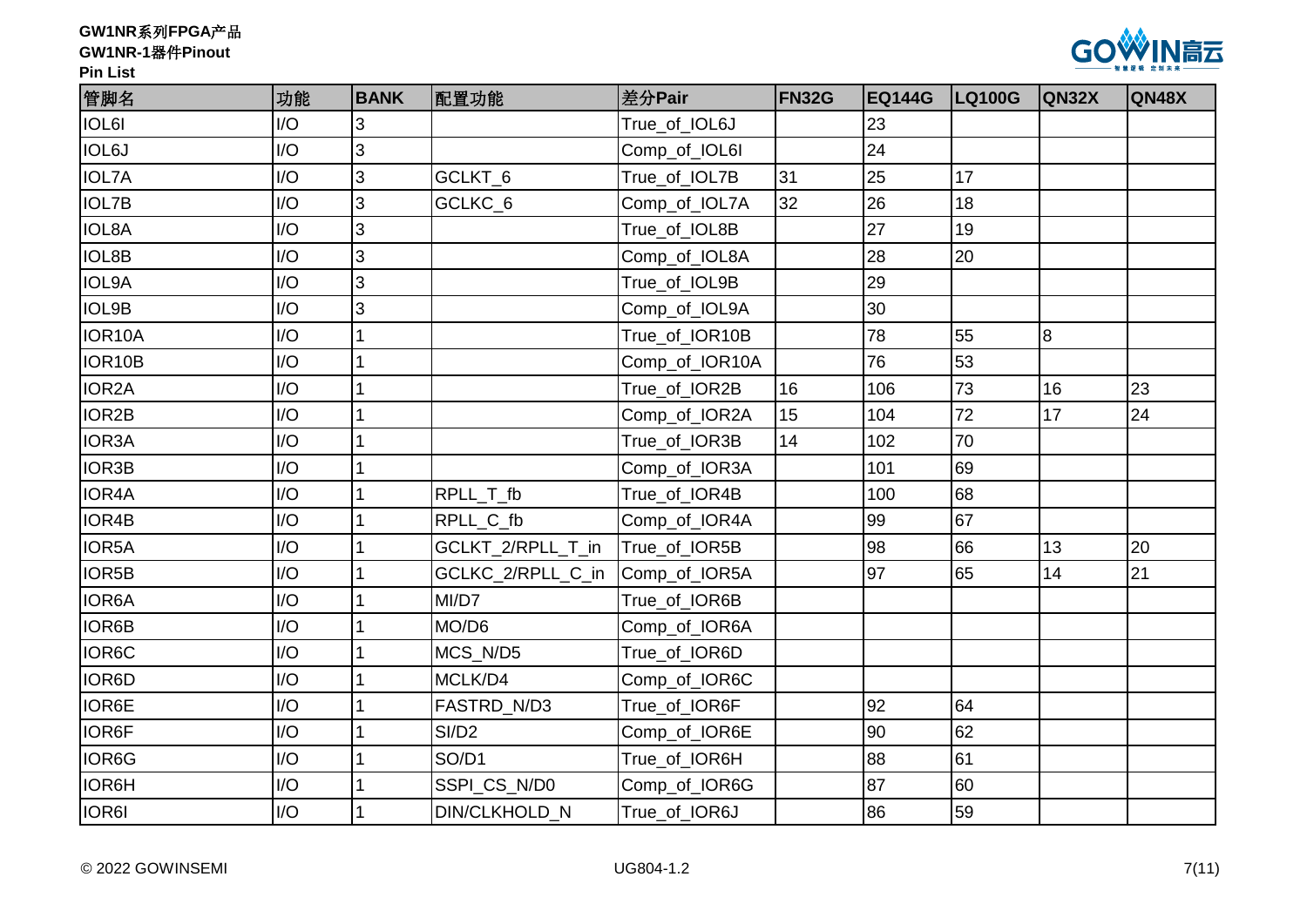



| 管脚名          | 功能  | <b>BANK</b>    | 配置功能              | 差分Pair         | <b>FN32G</b> | <b>EQ144G</b> | <b>LQ100G</b> | <b>QN32X</b> | QN48X |
|--------------|-----|----------------|-------------------|----------------|--------------|---------------|---------------|--------------|-------|
| IOR6J        | I/O |                | DOUT/WE N         | Comp_of_IOR6I  |              | 85            | 58            |              |       |
| <b>IOR7A</b> | I/O |                | GCLKT_3           | True_of_IOR7B  | 12           | 84            | 57            | 11           | 18    |
| <b>IOR7B</b> | I/O |                | GCLKC_3           | Comp_of_IOR7A  | 11           | 83            | 56            | 12           | 19    |
| <b>IOR8A</b> | I/O |                |                   | True_of_IOR8B  |              | 82            |               | 9            | 16    |
| IOR8B        | I/O |                |                   | Comp_of_IOR8A  |              | 81            |               | 10           | 17    |
| IOR9A        | I/O |                |                   | True_of_IOR9B  |              | 80            |               |              | 14    |
| IOR9B        | I/O | 1              |                   | Comp_of_IOR9A  |              | 79            |               |              | 15    |
| IOT10A       | I/O | $\overline{0}$ |                   | True_of_IOT10B |              | 130           | 91            |              |       |
| IOT10B       | I/O | $\overline{0}$ |                   | Comp_of_IOT10A |              | 129           | 90            |              |       |
| IOT11A       | I/O | $\overline{0}$ |                   | True_of_IOT11B |              | 128           | 89            |              |       |
| IOT11B       | I/O | $\overline{0}$ |                   | Comp_of_IOT11A |              | 126           |               |              |       |
| IOT12A       | I/O | $\overline{0}$ |                   | True_of_IOT12B |              | 124           | 86            |              |       |
| IOT12B       | I/O | $\overline{0}$ |                   | Comp_of_IOT12A |              | 123           | 85            |              |       |
| IOT13A       | I/O | $\overline{0}$ |                   | True_of_IOT13B |              | 122           |               |              |       |
| IOT13B       | I/O | $\overline{0}$ |                   | Comp_of_IOT13A |              | 121           |               |              |       |
| IOT14A       | I/O | $\overline{0}$ |                   | True_of_IOT14B | 20           | 120           | 84            | 21           |       |
| IOT14B       | I/O | $\overline{0}$ |                   | Comp_of_IOT14A | 19           | 119           | 83            | 20           |       |
| IOT15A       | I/O | $\overline{0}$ |                   | True_of_IOT15B |              | 118           | 82            |              | 29    |
| IOT15B       | I/O | $\mathsf 0$    |                   | Comp_of_IOT15A |              | 117           | 81            |              | 28    |
| IOT16A       | I/O | $\overline{0}$ |                   | True_of_IOT16B | 18           | 116           | 80            |              |       |
| IOT16B       | I/O | $\overline{0}$ |                   | Comp_of_IOT16A | 17           | 115           | 79            |              |       |
| IOT17A       | I/O | $\overline{0}$ |                   | True_of_IOT17B |              | 114           | 78            |              | 27    |
| IOT17B       | I/O | $\overline{0}$ |                   | Comp_of_IOT17A |              | 113           | 77            |              | 26    |
| IOT2A        | I/O | $\overline{0}$ |                   | True_of_IOT2B  |              | 3             |               |              |       |
| IOT2B        | I/O | $\overline{0}$ | MODE <sub>0</sub> | Comp_of_IOT2A  |              | 144           |               |              |       |
| <b>IOT3A</b> | I/O | $\overline{0}$ | MODE <sub>2</sub> | True_of_IOT3B  |              |               |               |              |       |
| IOT3B        | I/O | $\overline{0}$ | MODE1             | Comp_of_IOT3A  |              | 143           | 100           |              |       |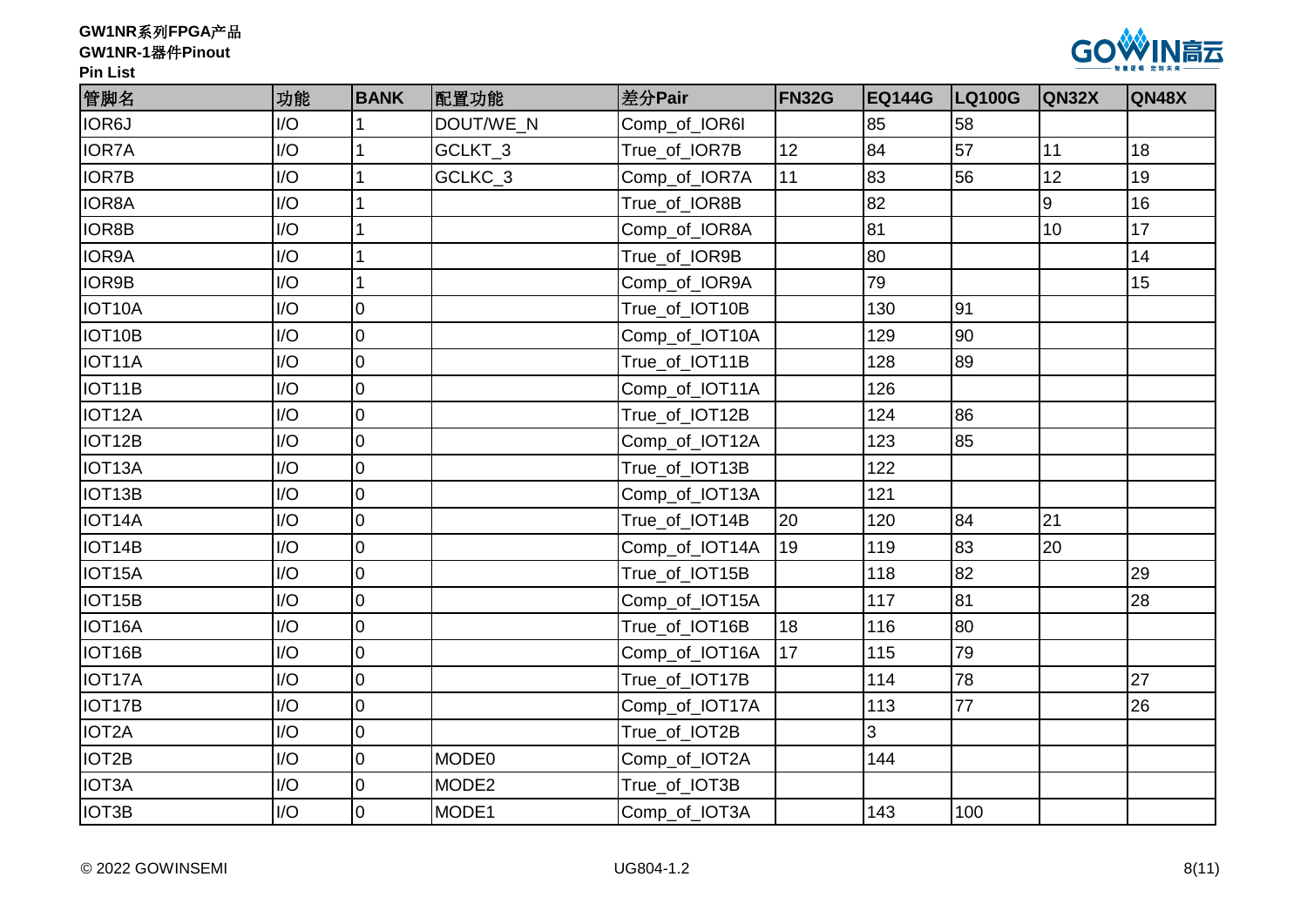



| 管脚名               | 功能    | <b>BANK</b>    | 配置功能 | 差分Pair        | FN32G | <b>EQ144G</b> | <b>LQ100G</b>           | QN32X          | QN48X           |
|-------------------|-------|----------------|------|---------------|-------|---------------|-------------------------|----------------|-----------------|
| <b>IOT4A</b>      | I/O   | $\overline{0}$ |      | True_of_IOT4B | 24    | 142           | 99                      |                | 36              |
| IOT4B             | I/O   | $\overline{0}$ |      | Comp_of_IOT4A | 23    | 141           | 98                      |                | 35              |
| IOT5A             | I/O   | $\overline{0}$ |      | True_of_IOT5B |       | 140           | 97                      |                |                 |
| IOT5B             | I/O   | $\overline{0}$ |      | Comp_of_IOT5A |       | 139           | 96                      |                |                 |
| <b>IOT6A</b>      | I/O   | $\overline{0}$ |      | True_of_IOT6B |       | 138           |                         |                | 34              |
| IOT6B             | I/O   | $\overline{0}$ |      | Comp_of_IOT6A |       | 137           |                         |                | 33              |
| <b>IOT7A</b>      | I/O   | $\overline{0}$ |      | True_of_IOT7B |       | 136           | 95                      |                |                 |
| <b>IOT7B</b>      | I/O   | $\overline{0}$ |      | Comp_of_IOT7A |       | 135           | 94                      |                |                 |
| IOT8A             | I/O   | $\overline{0}$ |      | True_of_IOT8B |       | 134           |                         |                |                 |
| IOT8B             | I/O   | $\overline{0}$ |      | Comp_of_IOT8A |       | 133           |                         |                |                 |
| <b>IOT9A</b>      | I/O   | $\overline{0}$ |      | True_of_IOT9B | 22    | 132           | 93                      |                | 32              |
| IOT9B             | I/O   | $\overline{0}$ |      | Comp_of_IOT9A | 21    | 131           | 92                      |                | 31              |
| <b>VCC</b>        | Power | N/A            |      |               | 9     |               | 25                      | $\overline{2}$ | 1               |
| <b>VCC</b>        | Power | N/A            |      |               |       | 36            | 75                      | 18             | 25              |
| <b>VCC</b>        | Power | N/A            |      |               |       | 73            |                         |                |                 |
| <b>VCC</b>        | Power | N/A            |      |               |       | 108           | 51                      |                |                 |
| VCCO0             | Power | N/A            |      |               |       | 109           | 76                      | 19             | 30              |
| VCCO0             | Power | N/A            |      |               |       | 127           | 88                      |                |                 |
| VCCO0/VCCO1       | Power | N/A            |      |               | 13    |               |                         |                |                 |
| VCCO0/VCCO3       | Power | N/A            |      |               |       |               |                         |                |                 |
| VCCO1             | Power | N/A            |      |               |       | 77            | 54                      | $\overline{7}$ | 13              |
| VCCO1             | Power | N/A            |      |               |       | 91            | 71                      | 15             | 22              |
| VCCO1             | Power | N/A            |      |               |       | 103           | 63                      |                |                 |
| VCCO <sub>2</sub> | Power | N/A            |      |               | 5     | 37            | 26                      | $\overline{6}$ | $6\overline{6}$ |
| VCCO <sub>2</sub> | Power | N/A            |      |               |       | 55            | 38                      |                |                 |
| VCCO <sub>3</sub> | Power | N/A            |      |               | 4     | 5             | $\overline{\mathbf{4}}$ | 24             | 39              |
| VCCO <sub>3</sub> | Power | N/A            |      |               |       | 19            | 21                      | 31             | 46              |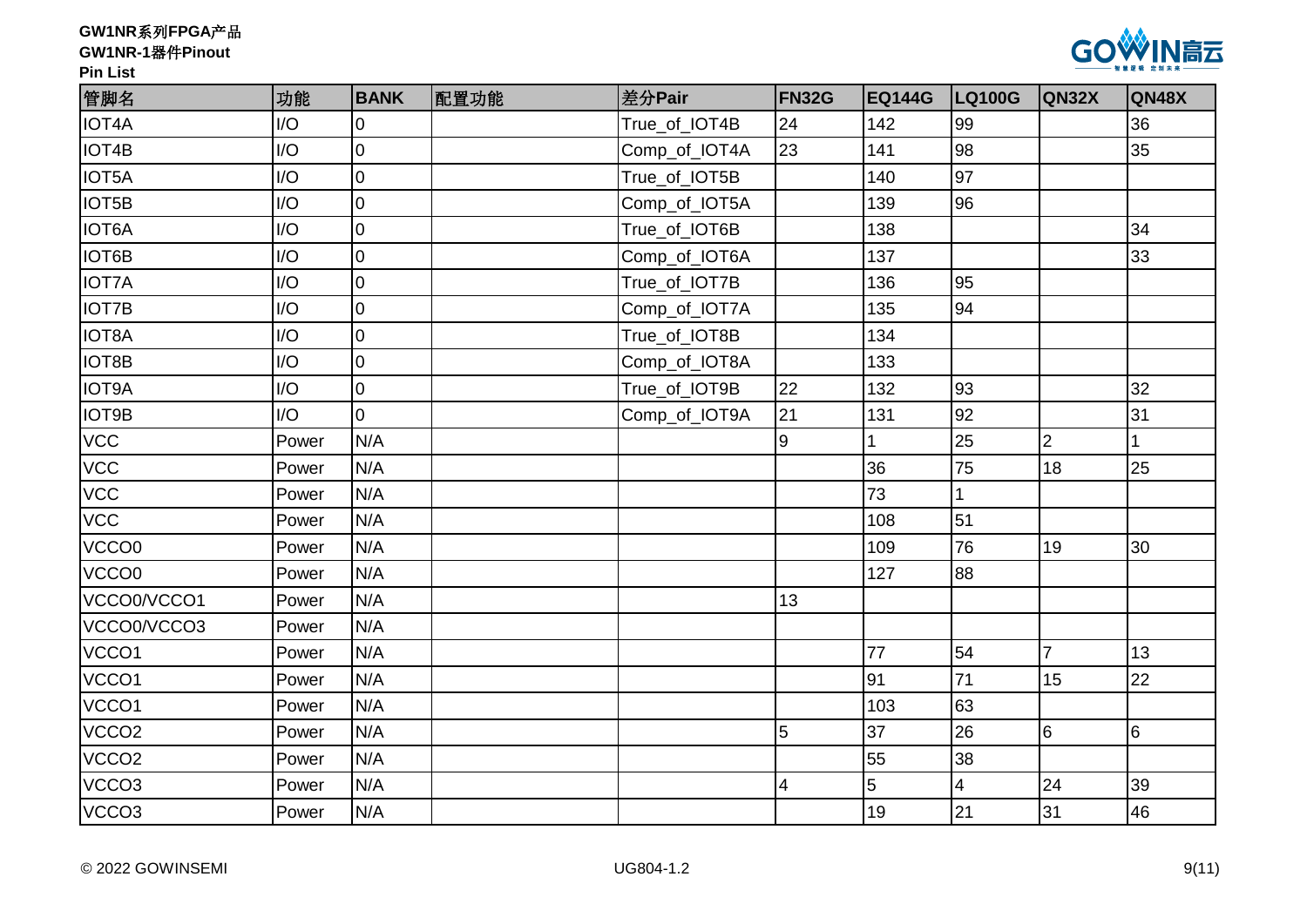# **GW1NR-1**器件**Pinout**



**Pin List**

| 管脚名                                                                   | 功能     | <b>BANK</b> | 配置功能 | 差分Pair | <b>FN32G</b> | <b>EQ144G</b>  | <b>LQ100G</b> | <b>QN32X</b> | <b>QN48X</b> |
|-----------------------------------------------------------------------|--------|-------------|------|--------|--------------|----------------|---------------|--------------|--------------|
| VCCO <sub>3</sub>                                                     | Power  | N/A         |      |        |              | 31             | 13            |              |              |
| <b>VSS</b>                                                            | Ground | N/A         |      |        | 10           | $\overline{2}$ | $\mathbf{2}$  | 3            |              |
| <b>VSS</b>                                                            | Ground | N/A         |      |        |              | 35             | 24            | 22           |              |
| <b>VSS</b>                                                            | Ground | N/A         |      |        |              | 74             | 52            |              |              |
| <b>VSS</b>                                                            | Ground | N/A         |      |        |              | 107            | 74            |              |              |
| <b>VSS</b>                                                            | Ground | N/A         |      |        |              | 125            | 87            |              |              |
| <b>VSS</b>                                                            | Ground | N/A         |      |        |              | 89             | 37            |              |              |
| <b>VSS</b>                                                            | Ground | N/A         |      |        |              | 105            |               |              |              |
| <b>VSS</b>                                                            | Ground | N/A         |      |        |              | 53             |               |              |              |
| <b>VSS</b>                                                            | Ground | N/A         |      |        |              | 17             |               |              |              |
| <b>VSS</b>                                                            | Ground | N/A         |      |        |              | 33             |               |              |              |
| NC                                                                    | N/A    | N/A         |      |        |              | 93             |               |              |              |
| NC                                                                    | N/A    | N/A         |      |        |              | 94             |               |              |              |
| NC                                                                    | N/A    | N/A         |      |        |              | 95             |               |              |              |
|                                                                       | N/A    | N/A         |      |        |              | 96             |               |              |              |
|                                                                       | N/A    | N/A         |      |        |              | 110            |               |              |              |
| $\frac{N}{N}$ $\frac{N}{N}$ $\frac{N}{N}$ $\frac{N}{N}$ $\frac{N}{N}$ | N/A    | N/A         |      |        |              | 111            |               |              |              |
|                                                                       | N/A    | N/A         |      |        |              | 112            |               |              |              |